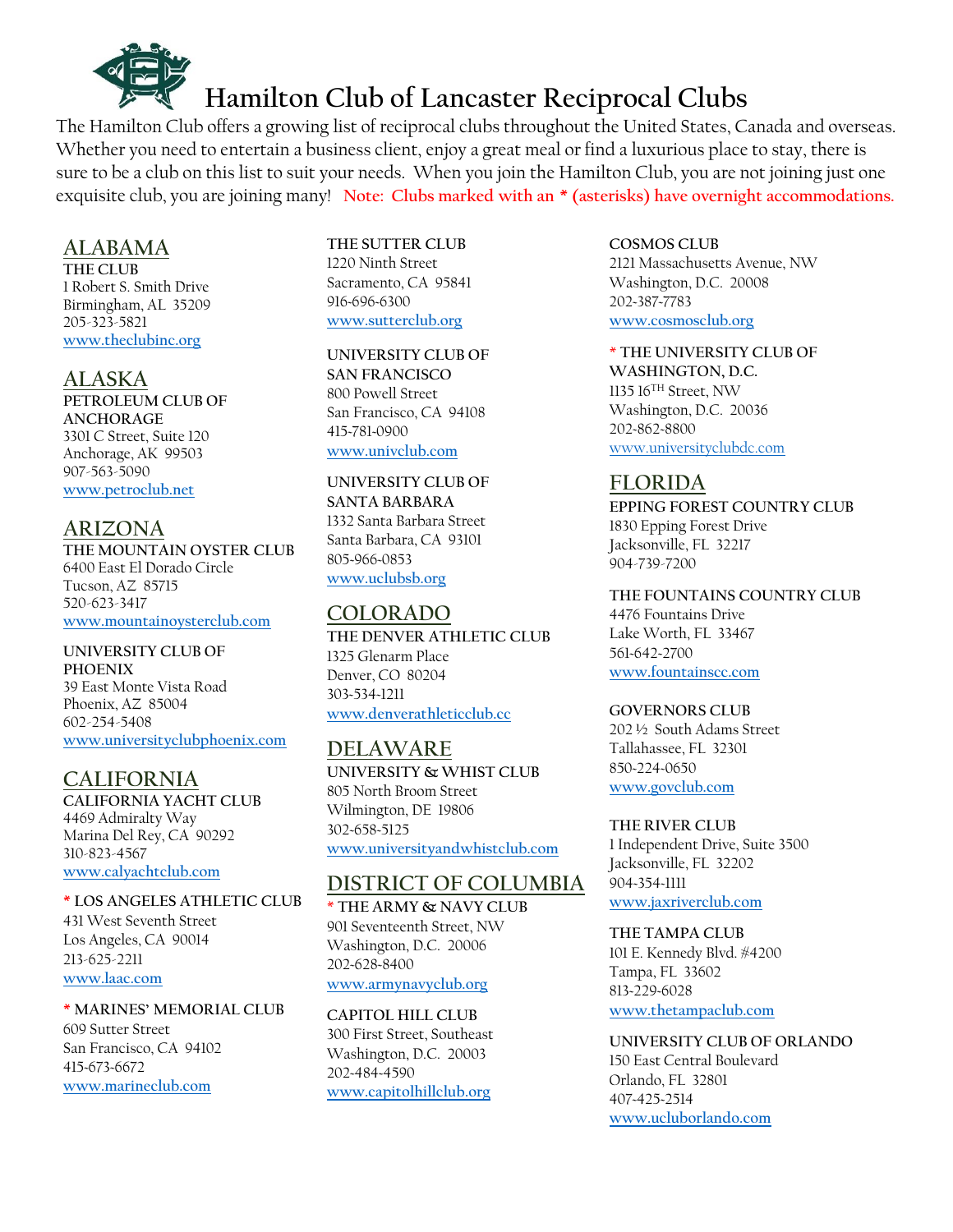#### **UNIVERSITY CLUB OF TAMPA**

201 North Franklin Street, Suite 3800 Tampa, FL 33602 813~223~3737 [www.uclubtampa.com](http://www.uclubtampa.com/)

## **GEORGIA**

### **COMMERCE CLUB – ATLANTA**

One Ninety One Peachtree Tower 191 Peachtree Street, NE 49th Floor Atlanta, GA 30303-1761 404~222~0191 [www.commerceclubatlanta.co](http://www.commerceclubatlanta.co/)**m**

#### **INDIAN HILLS COUNRY CLUB**

4001 Clubland Drive Marietta GA 30068 770-971-2605 [www.indianhillscc.co](http://www.indianhillscc.com/)**[m](http://www.indianhillscc.com/)**

## **HAWAII**

**THE PACIFIC CLUB** 1451 Queen Emma Street Honolulu, HI 96813 808~536~0836 **[www.thepacificclub.org](http://www.thepacificclub.org/)**

## **IDAHO**

**THE ARID CLUB** 1137 West River Street Boise, ID 83707 208~343~4631 **[www.aridclub.org](http://www.aridclub.org/)**

## **ILLINOIS**

\* **RICH HARVEST FARMS** 7S771 Dugan Road Sugar Grove, IL 60554 630~466~7610 **[www.richharvestfarms.com](http://www.richharvestfarms.com/)**

**UNION LEAGUE CLUB OF CHICAGO** 65 West Jackson Boulevard Chicago, IL 60604 312~427~7800 **[www.ulcc.org](http://www.ulcc.org/)**

#### **\* UNIVERSITY CLUB OF CHICAGO**

76 East Monroe Street Chicago, IL 60603 312~726~2840 **[www.ucco.com](http://www.ucco.com/)**

## **INDIANA**

**\* COLUMBIA CLUB** 121 Monument Circle Indianapolis, IN 46204 317~767~1361 **[www.columbia~club.org](http://www.columbia~club.org/)**

## **IOWA**

**DES MOINES EMBASSY CLUB (DT)** 666 Grand Avenue Des Moines IA 50309 515-244-2582 **[www.plimsoll.com](http://www.plimsoll.com/)**

## **LOUISIANA**

**PLIMSOLL CLUB** 100 Rue Iberville, 11th Floor New Orleans, LA 70130 504~553~5017 **[www.plimsoll.com](http://www.plimsoll.com/)**

## **MAINE**

**CUMBERLAND CLUB** 116 High Street Portland, ME 04101 207~773~6402 **[www.cumberlandclub.org](http://www.cumberlandclub.org/)**

## **MARYLAND**

**THE CENTER CLUB** 100 Light Street, 16th Floor Baltimore, MD 21202 410~727~7788 **[www.centerclub.org](http://www.centerclub.org/)**

## **\* MARYLAND CLUB**

1 East Eager Street Baltimore, MD 21202 410~727~2323 **[www.marylandclub1857.org](http://www.marylandclub1857.org/)**

## **MASSACHUSETTS**

**\* HARVARD CLUB OF BOSTON** 374 Commonwealth Avenue Boston, MA 02215 617~536~1260 **[www.harvardclub.com](http://www.harvardclub.com/)**

**UNIVERSITY CLUB OF BOSTON** 426 Stuart Street Boston, MA 02216 617~266~5600 **[www.uclub.org](http://www.uclub.org/)**

## **MICHIGAN**

**\* DETROIT ATHLETIC CLUB** 241 Madison Avenue Detroit, MI 48226 313~963~9200 **[www.t](http://www./)hedac.com**

#### **THE PARK CLUB** 219 West South Street

Kalamazoo, MI 49007 269~381~0876 **[www.parkclub.n](http://www.parkclub./)et**

## **MINNESOTA**

**\* MINNEAPOLIS CLUB** 729 Second Avenue South Minneapolis, MN 55402 612~332~2292 **[www.mplsclub.org](http://www.mplsclub.org/)**

#### **\* UNIVERSITY CLUB OF ST. PAUL**

420 Summit Avenue St. Paul, MN 55102 651~222~1751 **[www.universityclubofstpaul.com](http://www.universityclubofstpaul.com/)**

### **MISSOURI**

**KANSAS CITY CLUB** 918 Baltimore Avenue Kansas City, MO 64105 816~421~6789 **[www.kansascityclub.org](http://www.kansascityclub.org/)**

## **MONTANA**

**MONTANA CLUB** 24 West Sixth Street Helena, MT 59624 406~442~5980 **[www.mtclub.org](http://www.mtclub.org/)**

## **NEW HAMPSHIRE**

**THE ONE HUNDRED CLUB** 100 Market Street, Suite 500 Portsmouth, NH 03801 603~766~4100 **[www.onehundredclub.com](http://www.onehundredclub.com/)**

### **NEW JERSEY**

**THE NASSAU CLUB OF PRINCETON** 6 Mercer Street Princeton, NJ 08540 609~924~0580 **[www.nassauclub.org](http://www.nassauclub.org/)**

### **NEW YORK**

**THE BUFFALO CLUB** 388 Delaware Avenue Buffalo, NY 14202 716~886~6400 **[www.thebuffaloclub.org](http://www.thebuffaloclub.org/)**

### **THE CENTURY CLUB OF**

**SYRACUSE** 48 James Street Syracuse, NY 13203 315~422~6161 **[www.centuryclubofsyracuse.com](http://www.centuryclubofsyracuse.co/)**

**\* THE CORNELL CLUB – NY** 6 East 44th Street New York, NY 10017 212~986~0300 **[www.cornellclubnyc.com](http://www.cornellclubnyc.com/)**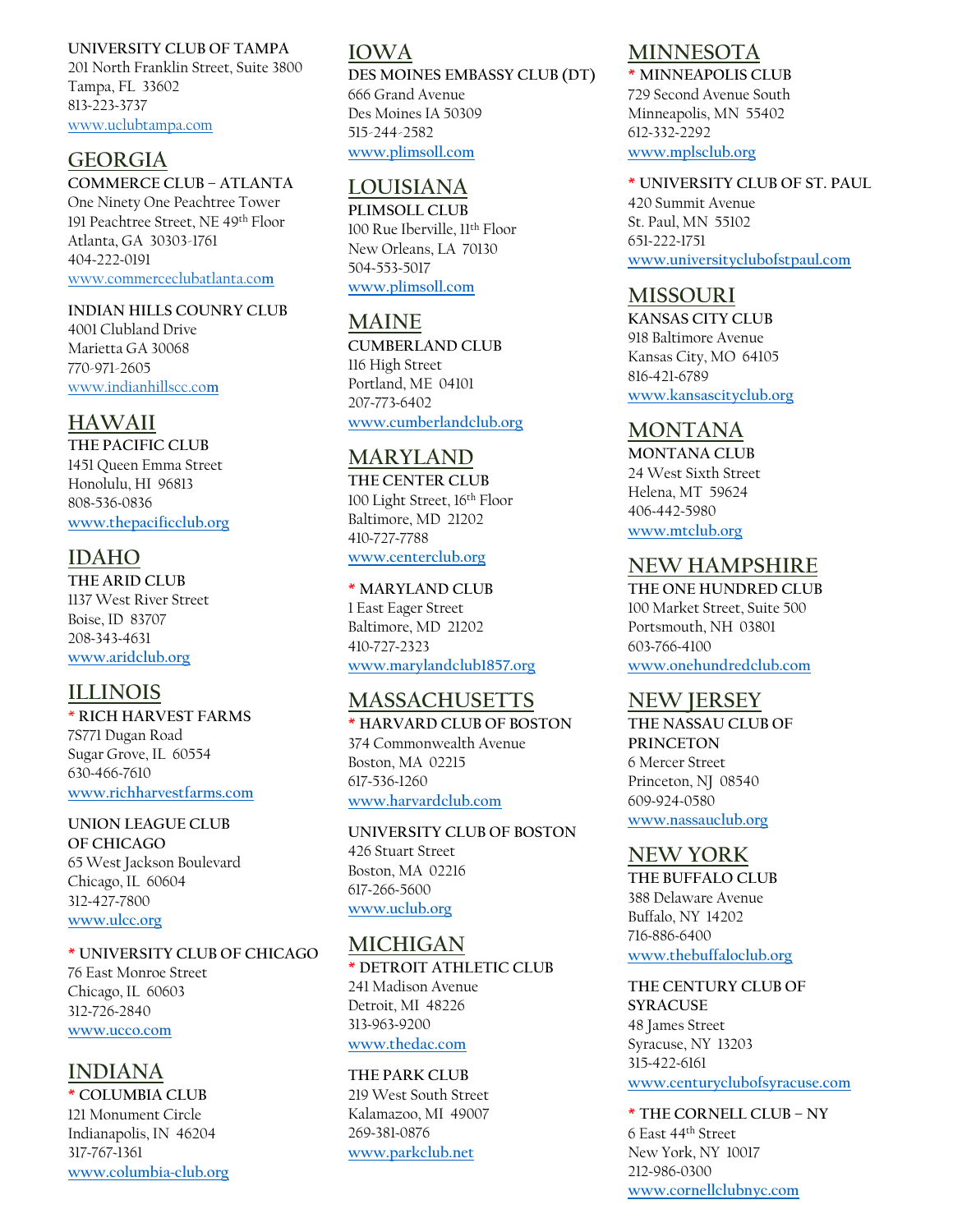#### **ELMIRA CITY CLUB**

320 East Church Street Elmira, NY 14901 607~733~6506 **[www.elmiracityclub.com](http://www.elmiracityclub.com/)**

#### **THE FORT SCHUYLER CLUB**

254 Genesee Street Utica, NY 13502 315~797~0170 **[www.fortschuylerclub.com](http://www.fortschuylerclub.co/)**

#### **GENESEE VALLEY CLUB**

421 East Avenue Rochester, NY 14607 585~271~1010 **[www.gvalleyclub.org](http://www.gvalleyclub.org/)**

#### **INDIA HOUSE**

1 Hanover Square New York, NY 10004 212~269~2323 **[www.indiahouseclub.org](http://www.indiahouseclub.org/)**

### **\* THE METROPOLITAN CLUB**

One East 60th Street New York, NY 10022 212~838~7400 **[www.metropolitanclubnyc.org](http://www.metropolitanclubnyc.org/)**

## **NORTH HEMPSTEAD**

**COUNTRY CLUB** 291 Port Washington Boulevard Port Washington, NY 11050 516~365~7500 **[www.n](http://www.nhccli.com/)hccli.c[om](http://www.nhccli.com/)**

#### **\* PENN CLUB – NEW YORK** 30 West 44th Street New York, NY 10036 212~764~3550 **[www.pennclub.org](http://www.pennclub.org/)**

#### **\* THE UNION LEAGUE CLUB** 38 East 37th Street New York, NY 10016 212~685~3800 **[www.unionleagueclub.org](http://www.unionleagueclub.org/)**

## **NORTH CAROLINA**

**CHARLOTTE CITY CLUB** 121 West Trade Street, Suite 3100 Charlotte, NC 28202 704~334~3200 **[www.charlottecityclub.com](http://www.charlottecityclub.com/)**

## **OHIO**

**\* QUEEN CITY CLUB** 331 East Fourth Street Cincinnati, OH 45202 513~621~2708 **[www.queencityclub.com](http://www.queencityclub.com/)**

#### **UNION CLUB OF CLEVELAND** 1211 Euclid Avenue Cleveland, OH 44115-1865 216~621~4230 **[www.theunionclub.org](http://www.theunionclub.org/)**

## **OREGON**

**\* ARLINGTON CLUB** 811 SW Salmon Street Portland, OR 97205 503~223~4141 **[www.thearlingtonclub.com](http://www.thearlingtonclub.com/)**

#### **UNIVERSITY CLUB OF PORTLAND**

1225 SW Sixth Avenue Portland, OR 97204 503~223~6237 **[www.uclubpdx.com](http://www.uclubpdx.co/)**

## **PENNSYLVANIA**

**ALLEGHENY HYP CLUB** 619 William Penn Place Pittsburgh, PA 15219 412~281~5858 **[www.alleghenyhypclub.com](http://www.alleghenyhypclub.com/)**

**BERSHIRE COUNTRY CLUB** 1637 Bernville Road Reading, PA 19601 610~374~8244

### **[www.bershirecc.net](http://www.bershirecc.net/)**

**ERIE CLUB** 524 Peach Street Erie, PA 16501 814~455~1328 **[www.erieclub.com](http://www.erieclub.com/)**

#### **THE HILL SOCIETY** 1 N 2nd Street Harrisburg, PA 17110

717-255-1808 **[www.hillsociety.com](http://www.hillsociety.com/)**

#### **LEBANON COUNTRY CLUB** 3375 Oak Street Lebanon, PA 17042 717~273~0611 **[www.lebcc.com](http://www.lebcc.com/)**

#### **POMFRET CLUB**

33 South Fourth Street Easton, PA 18042 610~258~7641 **[www.thepomfretclub.com](http://www.thepomfretclub.com/)**

#### **PYRAMID CLUB**

1735 Market Street Philadelphia, PA 19103 215~567~6510 **[www.clubcorp.com/Clubs/Pyramid-Club](http://www.clubcorp.com/Clubs/Pyramid-Club)**

#### **THE RACQUET CLUB OF PHILADELPHIA**

215 South Sixteenth Street Philadelphia, PA 19102 215~735~1525 **[www.rcop.com](http://www.rcop.com/)**

### **\* UNION LEAGUE**

**OF PHILADELPHIA** 140 South Broad Street Philadelphia, PA 19102 215~563~6500 **Note:** Overnight accommodations required to dine. **[www.unionleague.org](http://www.unionleague.org/)**

#### **WESTMORELAND CLUB**

59 South Franklin Street Wilkes-Barre, PA 18701 570~822~6141 **[www.westmorelandclub.org](http://www.westmorelandclub.org/)**

## **RHODE ISLAND**

**\* THE HOPE CLUB** 6 Benevolent Street Providence, RI 02906 401~421~4960 **[www.hopeclub.com](http://www.hopeclub.com/)**

### **SOUTH CAROLINA**

**COMMERCE CLUB** 55 Beattie Place, Floor 17 Greenville, SC 29601 864-232-5600 <https://mycommerceclub.com/>

#### **GREEN BOUNDARY CLUB**

780 Whiskey Road Aiken, SC 29801 803~649~2549 **[www.greenboundaryclub.com](http://www.greenboundaryclub.com/)**

#### **HARBOUR CLUB AT WESTEDGE**

22 Westedge Street, Suite 700 Charleston, SC 29403 843-723-9680 **[www.myharbourclub.com](http://www.myharbourclub.com/)**

#### **THE PALMETTO CLUB** 1231 Sumter Street

Columbia, SC 29201 803~771~8767 **[www.palmettoclub.org](http://www.palmettoclub.org/)**

### **THE PIEDMONT CLUB**

361 East Main Street Spartanburg, SC 29302 684-582-1840 [www.thepiedmontclub.org](http://www.thepiedmontclub.org/)